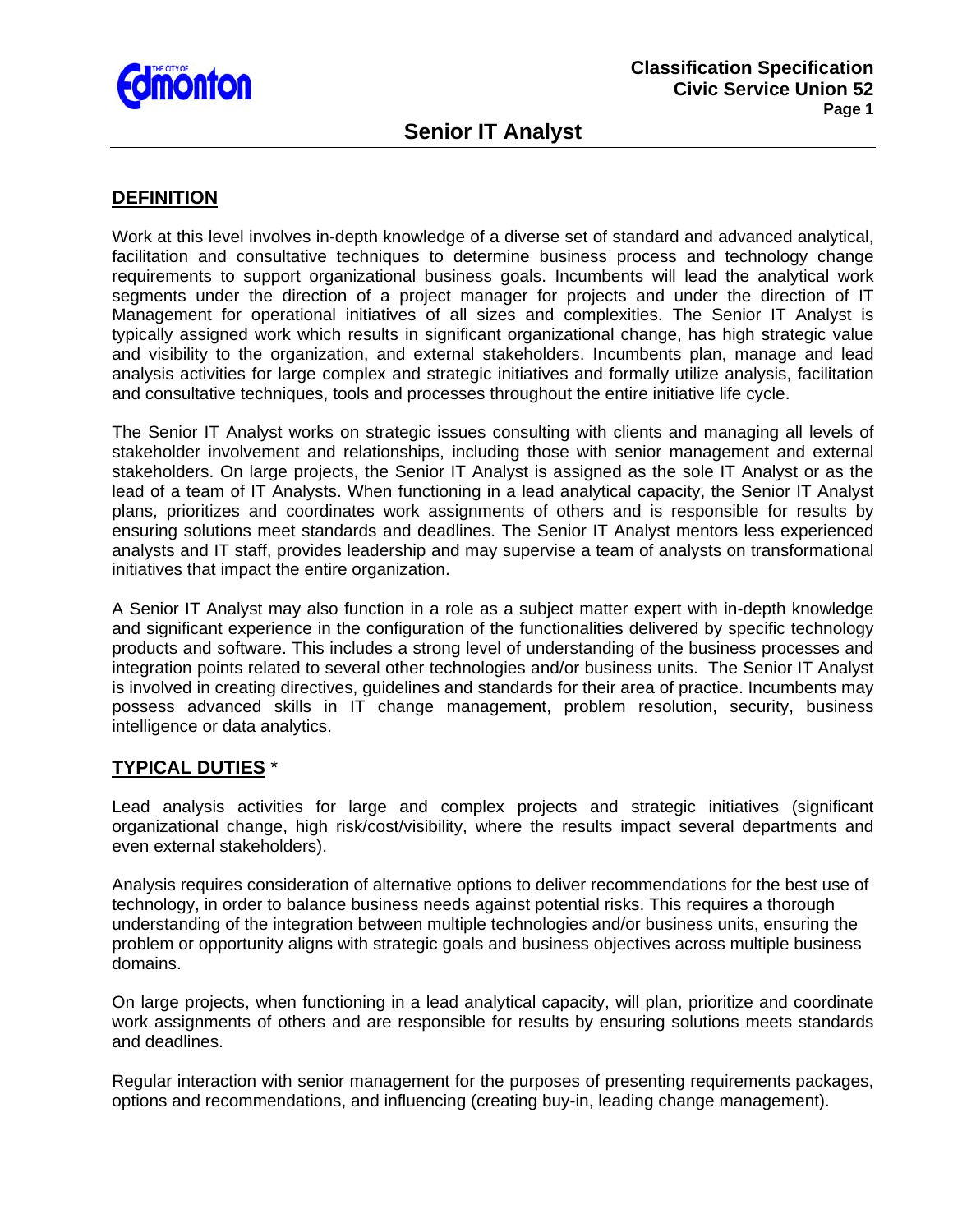

**Senior IT Analyst Page 2** 

*The following duties may be overseen by the Senior IT Analyst when leading a team, or performed by the role when acting as the sole IT Analyst support on a large project or strategic initiative:* 

Consult with users, solution architects, project manager and stakeholders to develop business processes that align with technology and produce required business outcomes. Translates business process needs into functional specifications and/or makes required configuration setting changes.

Documentation of requirements, alternatives, recommendations, specifications, configuration changes, test scenarios and test results.

Conduct elicitation and validation activities for large, complex and strategic initiatives. Build and lead focus groups, generally with external or senior level management.

Perform requirements management and analysis activities typically for large size projects and operational initiatives.

Serve as a Subject Matter Expert (SME) with in-depth knowledge (expertise) of the functionality and configuration settings delivered by specific technologies when leading activities for large size projects and operational initiatives. Create and maintain master data for system wide usage by many business areas.

Perform analysis of COE business processes to ensure alignment with software application functionality. Configure or adapt system settings to realize the required business outcomes requiring consideration of integration points as part of the process. Work with the solution architect to determine the best configuration, development, interface, authorization, data conversion and reporting solutions.

Responsible for development, testing, business approval and creation of the audit trail for all changes to COE production environments.

## **KNOWLEDGE, ABILITIES AND SKILLS**

Proficient in business analysis activities and capable of applying theoretical body of knowledge, including the ability to apply a variety of standard and advanced analytical techniques and tools.

Extensive knowledge of business issues and processes as well as IT resources and enabling technologies.

Ability to make decisions in accordance with established policies, guidelines and standards.

Skilled in the use of advanced analysis, facilitation and consultative techniques and tools and the ability to apply them in multiple settings of significant complexity.

Excellent verbal and written communication skills including the ability to effectively consult with clients on a diverse range of business activities.

Strong organizational skills with the ability to multi-task, manage time effectively, and handle tight deadlines.

| Salary Plan<br>Job Code                           | 21M  | <u>21A</u> | 21B | 21C |  |
|---------------------------------------------------|------|------------|-----|-----|--|
| Grade                                             | 039  |            | 039 |     |  |
| Originated:<br>Last Updated:<br>Previous Updates: | 2012 |            |     |     |  |